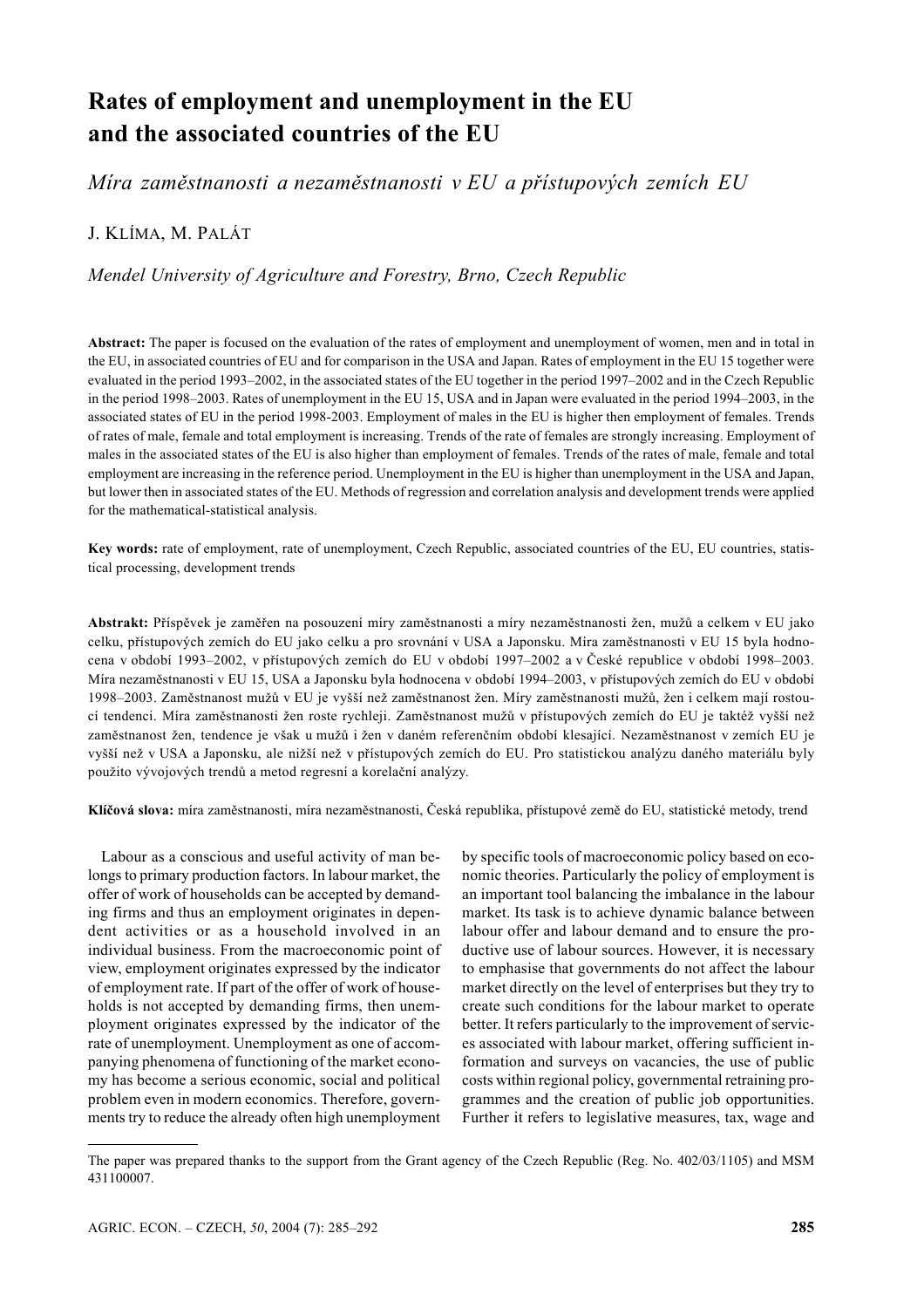social policy including pension policy and other forms of employment policy. Thus, employment policy can only support or modify the development in the labour market but it cannot modify it in principle.

As a matter of fact, practical macroeconomic policy including employment policy based on theoretical findings of various trends in economic theories does not bring the necessary results in the field of reducing the unemployment to a tolerable level. Actually, it appears that it is generally little effective or even ineffective. The problem can also consist of the fact that governments of countries with unused production factors deal particularly with problems of unemployment while they ought to shift the main stress to measures of macroeconomic policy maximising the production and supporting free market. Naturally, civilizational progress is also of great importance. It reduced the need of human labour, thus it lowered the rate of employment. The trend will continue certainly also in the future. However, rich countries reaching the high level of productivity can rather afford to keep part of the population unemployed (thanks to direct support) than artificially create the co-called full employment using various methods. It is necessary to stress that unemployment is not the only problem of present economies and its solution is always related to the improvement of whole economics.

#### **MATERIAL A METHODS**

Factographic material, i.e. the rate of male and female employment measured as the proportion of employed persons aged 15-64 years in the whole male and female population of the same age group and the rate of total employment measured as the proportion of employed persons aged 15–64 years in the whole population of the same age group and the rate of female and male unemployment measured as the proportion of unemployed persons in the whole active population of females and males and the rate of total unemployment measured as the proportion of unemployed persons in the whole active population for the reference period were obtained from the archive of structural indicators (SI) of an international comparison compiled by the Eurostat. The eval-



Figure 1. Rates of the male employment in the EU 15, associated states of the EU and in the Czech Republic in the reference period



Figure 2. Rates of the female employment in the EU 15, associated states of the EU and in the Czech Republic in the reference period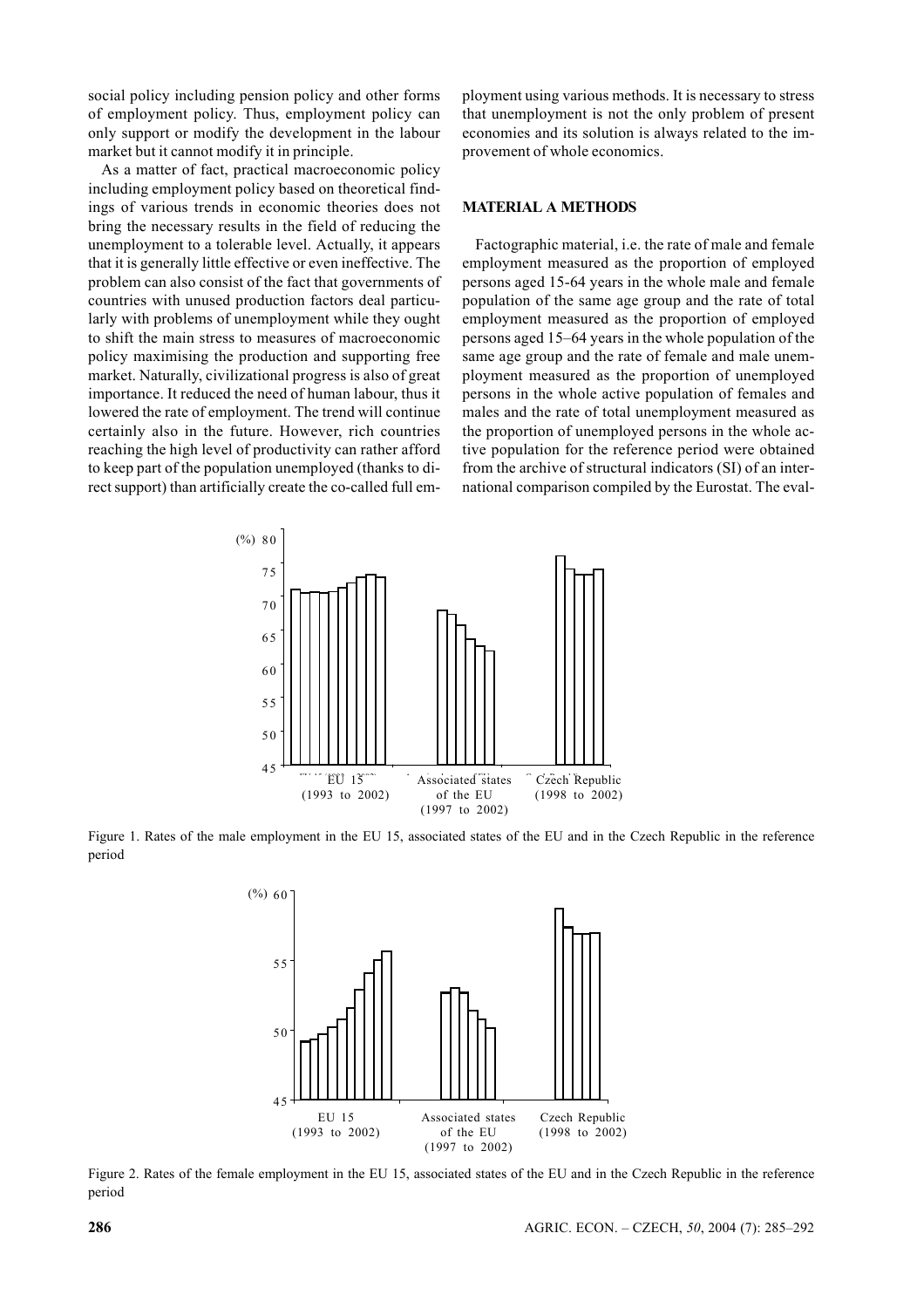uation is applied to the EU 15 (Belgium, Denmark, Finland, France, Ireland, Italy, Luxembourg, Germany, the Netherlands, Portugal, Austria, Greece, Spain, Sweden and the United Kingdom) and to ten associated states (the Czech Republic, Cyprus, Estonia, Hungary, Latvia, Lithuania, Malta, Poland, Slovenia and Slovakia). Rates of employment in the EU 15 were evaluated in the period 1993–2002, in associated states of the EU in the period 1997–2002 and in the Czech Republic in the period 1998– 2003. Rates of unemployment in the EU 15, the USA and in Japan were evaluated in the period 1994–2003, in associated states of the EU in the period 1998–2003.

Problems of unemployment were dealt by Dufek (2002), Klíma, Maca (2002), Sojka, Klíma (2003). Problems of the employment were dealt by Jírová (1999). Mathematicalstatistical processing of the data comes from the methodology given in papers of Minařík (1995–1996) and Seger et al. (1998) and Klíma, Palát (2003a, 2003b).

## **RESULTS AND DISCUSSION**

Rates of male, female and total employment in the EU 15, associated states of the EU and in the Czech Republic in the reference periods are given in Figures 1, 2 and 3, respectively. Rates of male, female and total unemployment in the EU 15, associated states of the EU, the Czech Republic, the USA and Japan in the reference periods are given in Figures 4, 5 and 6, respectively.

Parameters of models of development trends of rates of male, female and total employment in the reference periods are given in Table 1. Models of development



Figure 3. Rates of the total employment in the EU 15, associated states of the EU and in the Czech Republic in the reference period



Figure 4. Rates of the male unemployment in the EU 15, associated states of the EU, in the Czech Republic, the USA and in Japan in the reference period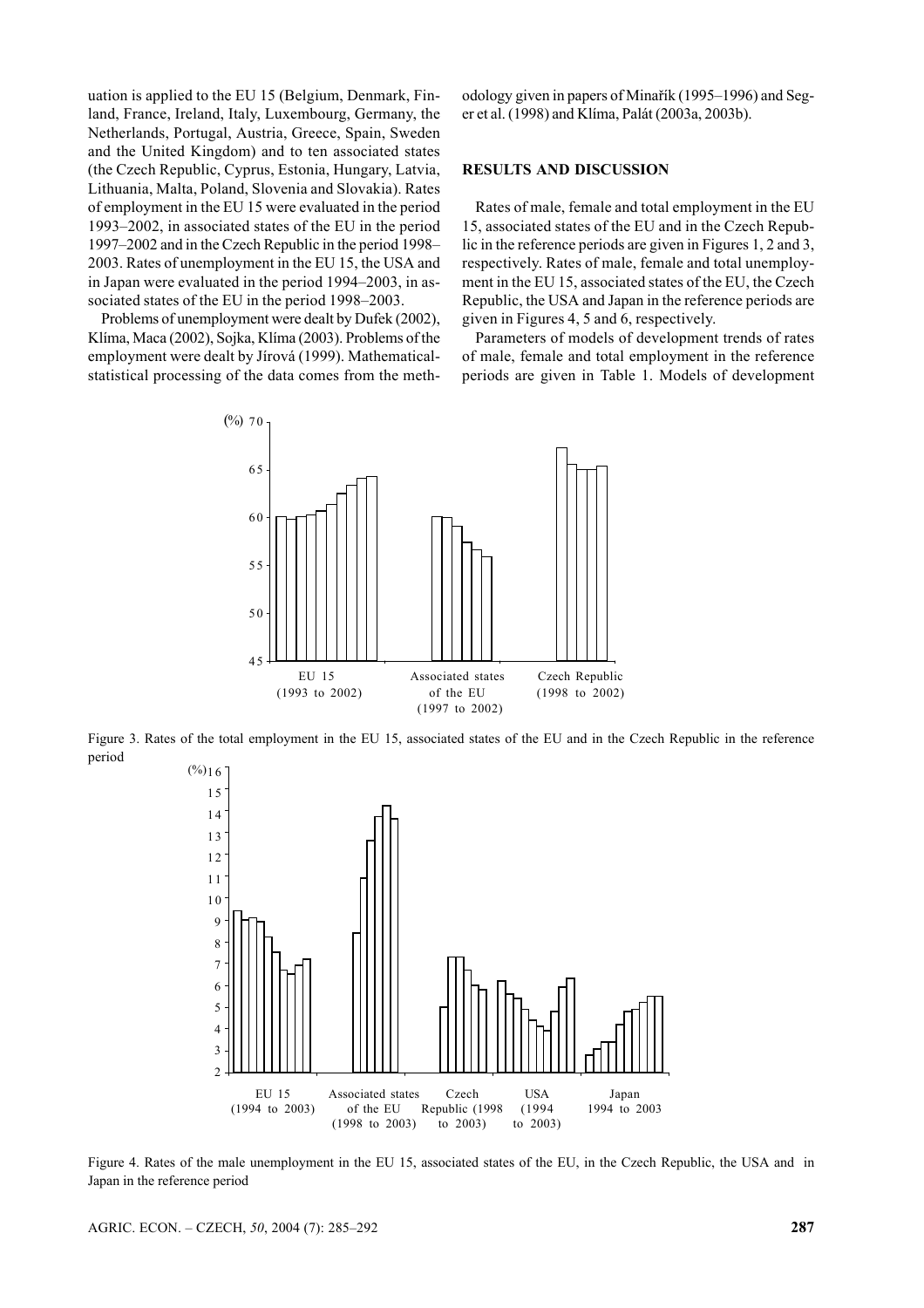trends of the rates of male, female and total unemployment in the reference periods are given in Table 2. An equation for the linear model is  $y_t = a_{yt} + b_{yt}t$ . An equation for the quadratic model is  $y_t = a_{yt} + b_{yt}x + c_{yt}t^2$ . An equation for the cubic model is  $y_t = a_{yt} + b_{yt}t + c_{yt}t^2 + c_{yt}t^3$ . Most of correlation indices  $I_{\nu t}$  is significant on the level of  $\alpha$  = 0.01 or  $\alpha$  = 0.05. Linear trends of the rate of employment are slightly increasing in the EU 15 for variables males  $(y_1)$ , females  $(y_2)$  and total  $(y_3)$  – see positive regression coefficients  $b_{\nu t}$  in Table 1. The cubic models show decreasing trends until 2001 and then slightly increasing. Linear trends are decreasing in associated states of the EU for variables males  $(y_4)$ , females  $(y_4)$  and total  $(y_6)$  – see negative regression coefficients  $b_{\mu}$  in Table 1.The quadratic models show increasing trends until 2002 and then slightly decreasing. Linear trends are slightly decreasing in the Czech Republic for variables males  $(y_7)$ , females  $(y_8)$  and total  $(y_9)$ . The cubic models show increasing trends to 2000, then slightly decreasing and finally slightly increasing. Selected developmental trends in the reference period are given in graphical form in Figures 7–9. Employment of males in EU is higher than em-



Figure 5. Rates of the female unemployment in the EU 15, associated states of the EU, in the Czech Republic, the USA and in Japan in the reference period



Figure 6. Rates of the total unemployment in the EU 15, associated states of the EU, in the Czech Republic, the USA and in Japan in the reference period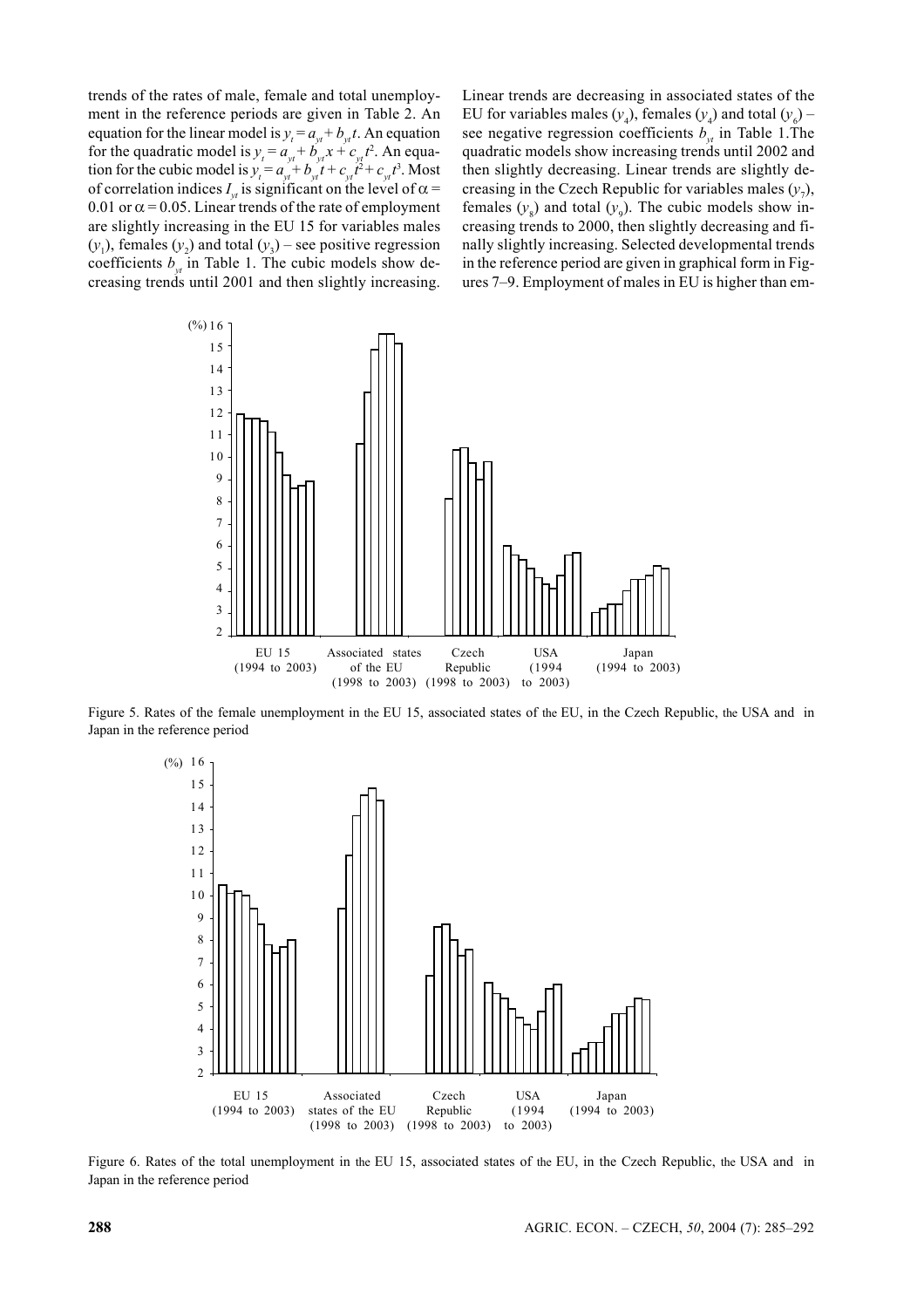| Rates of employment |                 | Model<br>type  | Model parameters |                 |                   |                 |               |
|---------------------|-----------------|----------------|------------------|-----------------|-------------------|-----------------|---------------|
|                     |                 |                | $a_{vt}$         | $b_{vt}$        | $c_{vt}$          | $d_{yt}$        | $I_{yt}$      |
| <b>EU 15</b>        | Males $(y_1)$   | $\mathbf{1}$   | $-556.81454$     | 0.31454545      |                   |                 | $0.8780^{++}$ |
|                     |                 | 2              | 176 272.642      | $-176.73659$    | 0.0443181         |                 | $0.9321^{++}$ |
|                     |                 | 3              | 152 361 941.6    | $-228741.50$    | 114.469874        | $-0.01909479$   | $0.9875^{++}$ |
|                     | Females $(y_2)$ | 1              | $-1502.578181$   | 0.778181818     |                   |                 | $0.9785^{++}$ |
|                     |                 | $\overline{c}$ | 220 667.7649     | $-221.67068181$ | 0.05568181818     |                 | $0.9944^{++}$ |
|                     |                 | 3              | 90 479 309.49    | $-135779.41186$ | 67.9194650911     | $-0.0113247865$ | $0.9982^{++}$ |
|                     | Total $(y_3)$   | 1              | $-1048.455757$   | 0.5557575757    |                   |                 | $0.9570^{++}$ |
|                     |                 | 2              | 209 030.9843     | $-209.78704545$ | 0.05265151515     |                 | $0.9841^{++}$ |
|                     |                 | 3              | 117 715 564.5    | $-176690.61987$ | 88.4036146290     | $-0.0147435900$ | $0.9963^{++}$ |
| Associated          | Males $(y_4)$   | 1              | 2 704.14         | $-1.320000000$  |                   |                 | $0.9829^{++}$ |
| states              |                 | 2              | 66 957.66856     | $-65.589642849$ | 0.016071428570    |                 | $0.9865^{++}$ |
| of the EU           |                 | 3              | $-836341393.1$   | 1 254 861.72448 | $-627.604755204$  | 0.10462962851   | $0.9979^{++}$ |
|                     | Females $(y_5)$ | $\mathbf{1}$   | 1 245.770476     | $-0.5971428571$ |                   |                 | $0.9369^{++}$ |
|                     |                 | 2              | -441 389.6485    | 442.149285724   | $-0.110714285717$ |                 | $0.9707^{++}$ |
|                     |                 | 3              | $-562981524.8$   | 844 464.068106  | -422.2273805444   | 0.07037037030   | $0.9937^{++}$ |
|                     | Total $(y_6)$   | $\mathbf{1}$   | 1937.713333      | $-0.9400000000$ |                   |                 | $0.9786^{++}$ |
|                     |                 | 2              | $-183683.5914$   | 184.727857151   | $-0.046428571431$ |                 | $0.9811^{++}$ |
|                     |                 | 3              | $-710760691.6$   | 1 066 317.67076 | -533.2464244659   | 0.08888888820   | $0.9971^{++}$ |
| Czech               | Males $(y_7)$   | 1              | 1 074.06         | $-0.5000000000$ |                   |                 | 0.6886        |
| Republic            |                 | 2              | 1 772 501.745    | $-1771.9285714$ | 0.442857142860    |                 | $0.9975^{++}$ |
|                     | Females $(y_8)$ | $\mathbf{1}$   | 837.38           | $-0.3900000000$ |                   |                 | 0.8049        |
|                     |                 | $\overline{c}$ | 943 694.0514     | -943.24714286   | 0.235714285717    |                 | $0.9895^{+}$  |
|                     | Total $(y_q)$   | $\mathbf{1}$   | 945.66           | $-0.4400000000$ |                   |                 | 0.7301        |
|                     |                 | 2              | 1 372 373.545    | $-1371.8685714$ | 0.342857142860    |                 | $0.9931^{++}$ |

Table 1. Models of development trends of the rate of employment of males, females and total in the reference period.

Type of the function:  $(1)$  – linear,  $(2)$  – quadratic,  $(3)$  – cubic Correlation index  $I_{\nu t}$  significant on the level:  $^+\alpha = 0.05$ ,  $^+\alpha = 0.01$ 







Figure 8. Rates of the employment of males, females and total in associated states of the EU in the period 1997–2002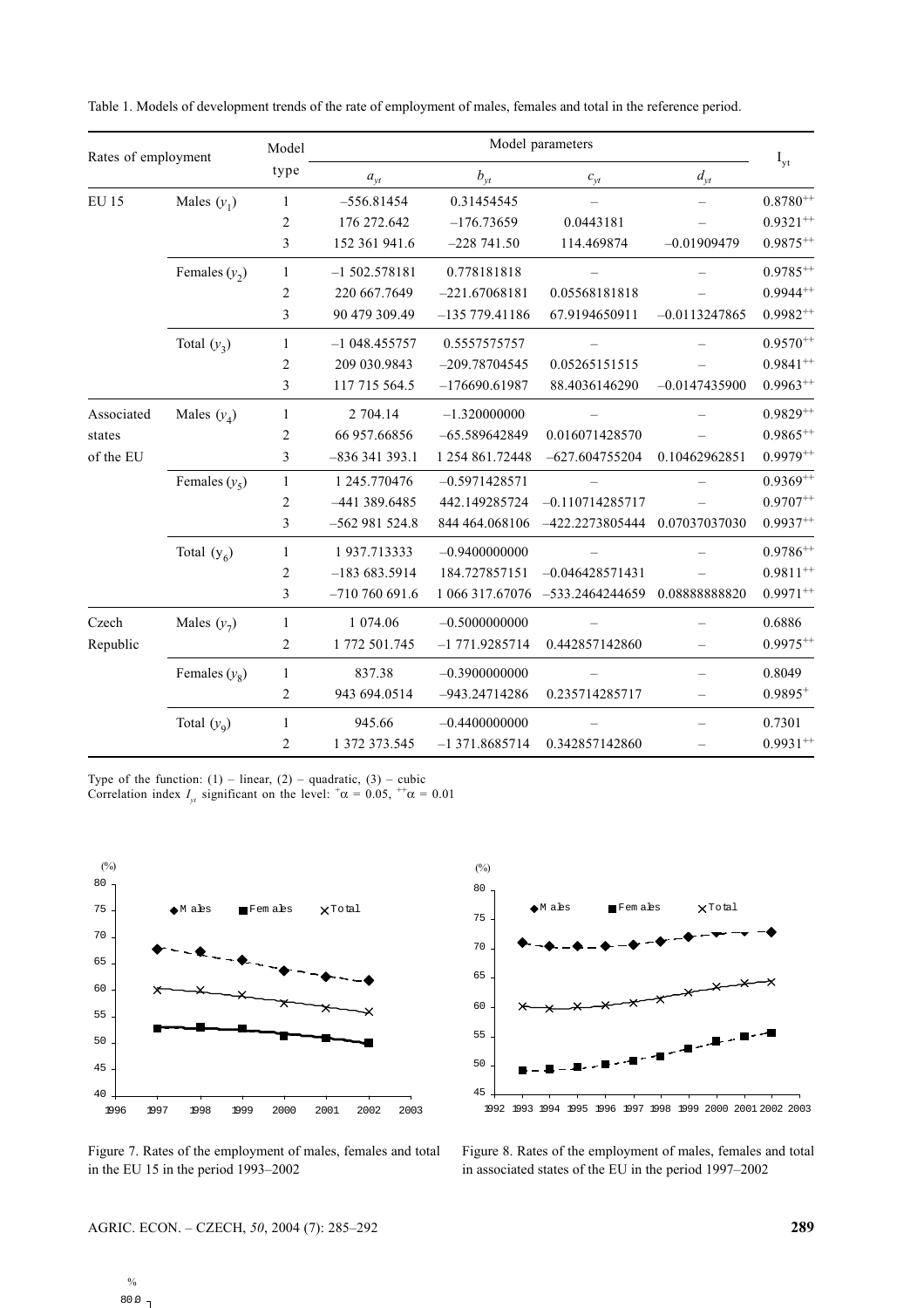| Rates of employment |                    | Model                   | Model parameters |                                  |                                                 |                 | $I_{yt}$      |
|---------------------|--------------------|-------------------------|------------------|----------------------------------|-------------------------------------------------|-----------------|---------------|
|                     |                    | type                    | $a_{yt}$         | $b_{yt}$<br>$d_{vt}$<br>$c_{yt}$ |                                                 |                 |               |
| EU 15               | Males $(y_{10})$   | 1                       | 671.6842424      | $-0.3321212121$                  |                                                 |                 | $0.9085^{++}$ |
|                     |                    | 2                       | 94 470.02818     | $-94.201060608$                  | 0.023484848485                                  |                 | $0.9230^{++}$ |
|                     |                    | 3                       | $-162088039.8$   | 243 362.751304                   | $-121.7965051605$                               | 0.02031857059   | $0.9837^{++}$ |
|                     | Females $(y_{11})$ | $\mathbf{1}$            | 877.5878787      | $-0.4339393939$                  |                                                 |                 | $0.9448^{++}$ |
|                     |                    | 2                       | $-33918.57196$   | 34.3884090881                    | $-0.008712121211$                               |                 | $0.9460^{++}$ |
|                     |                    | 3                       | $-170$ 123 988.7 | 255 361.613013                   | $-127.768300205$                                | 0.02130924661   | $0.9877^{++}$ |
|                     | Total $(y_{12})$   | $\mathbf{1}$            | 742.9745454      | $-0.3672727272$                  |                                                 |                 | $0.9311^{++}$ |
|                     |                    | 2                       | 49 155.02303     | -48.815757578                    | 0.012121212122                                  |                 | $0.9343^{++}$ |
|                     |                    | 3                       | $-159962652.0$   | 240 149.630615                   | $-120.1773909503$                               | 0.02004662032   | $0.9747^{++}$ |
| Associated          | Males $(y_{13})$   | $\mathbf{1}$            | $-2$ 102.580952  | 1.05714285714                    |                                                 |                 | $0.8936^{+}$  |
| states              |                    | 2                       | $-1452826.614$   | 1451.41964286                    | $-0.362500000003$                               |                 | $0.9994^{++}$ |
| of the EU           |                    | 3                       | 109 741 488.5    | $-165298.50590$                  | 82.99165930512                                  | $-0.0138888876$ | $0.9996^{++}$ |
|                     | Females $(y_{14})$ | $\mathbf{1}$            | $-1757.804761$   | 0.88571428571                    |                                                 |                 | $0.8480^{+}$  |
|                     |                    | 2                       | $-1$ 509 653.228 | 1508.40535715                    | $-0.376785714289$                               |                 | $0.9983^{++}$ |
|                     |                    | 3                       | $-112703973.2$   | 168 258.338246                   | -83.73094868707                                 | 0.01388888827   | $0.9986^{++}$ |
|                     | Total $(y_{15})$   | $\mathbf{1}$            | $-1953.139047$   | 0.98285714285                    |                                                 |                 | $0.8783^{+}$  |
|                     |                    | 2                       | $-1466970.020$   | 1465.63464257                    | $-0.366071428575$                               |                 | $0.9999^{++}$ |
|                     |                    | 3                       | 5 945 980.809    | -9 651.0217919                   | 5.190869891442                                  | $-0.0009259254$ | $0.9999^{++}$ |
| Czech               | Males $(y_{16})$   | $\mathbf{1}$            | 34.92857142      | $-0.0142857142$                  |                                                 |                 | 0.0292        |
| Republic            |                    | 2                       | $-1093367.914$   | 1 093.11607144                   | $-0.273214285718$                               |                 | $0.8175^{+}$  |
|                     |                    | 3                       | $-1$ 150 101 349 | 1 724 175.76752                  | -861.5995707986 0.14351851312                   |                 | $0.9940^{++}$ |
|                     | Females $(y_{17})$ | $\mathbf{1}$            | $-213.3628571$   | 0.11142857142                    |                                                 |                 | 0.2400        |
|                     |                    | $\boldsymbol{2}$        | -729 148.5914    | 728.865000013                    | $-0.182142857146$                               |                 | 0.6210        |
|                     |                    | 3                       | $-1$ 512 971 903 |                                  | 2 268 527.95555 -1 133.798760915 0.188888888078 |                 | $0.9991^{++}$ |
|                     | Total $(y_{18})$   | $\mathbf{1}$            | 72.25333333      | 0.04000000000                    |                                                 |                 | 0.0866        |
|                     |                    | 2                       | $-907668.0771$   | 907.409642871                    | $-0.226785714289$                               |                 | 0.7224        |
|                     |                    | 3                       | $-1$ 327 826 560 | 1 990 789.95152                  | -994.9198018871                                 | 0.16574073417   | $0.9993^{++}$ |
| <b>USA</b>          | Males $(y_{19})$   | $\mathbf{1}$            | 45.12            | $-0.0200000000$                  |                                                 |                 | 0.0704        |
|                     |                    | $\overline{c}$          | 414 573.2851     | $-414.86015151$                  | 0.103787878788                                  |                 | $0.9264^{++}$ |
|                     |                    | 3                       | -85 793 337.82   | 128 944.379650                   | –64.6494760826                                  | 0.01080031089   | $0.9552^{++}$ |
|                     | Females $(y_{20})$ | $\mathbf{1}$            | 116.5315151      | $-0.0557575757$                  |                                                 |                 | 0.2591        |
|                     |                    | $\overline{\mathbf{c}}$ | 296 640.3284     | $-296.80272727$                  | 0.074242424242                                  |                 | $0.9105^{++}$ |
|                     |                    | $\mathfrak{Z}$          | $-66995146.48$   | 100 716.884578                   | -50.47057159257                                 | 0.00843045851   | $0.9415^{++}$ |
|                     | Total $(y_{21})$   | $\mathbf{1}$            | 71.74666666      | $-0.0333333333$                  |                                                 |                 | 0.1335        |
|                     |                    | 2                       | 358623.4807      | -358.85492424                    | 0.089772727273                                  |                 | $0.9195^{++}$ |
|                     |                    | 3                       | $-70189217.41$   | 105542.591267                    | -52.90075800798                                 | 0.00883838391   | $0.9447^{++}$ |
| Japan               | Males $(y_{22})$   | $\mathbf{1}$            | $-664.3090909$   | 0.33454545454                    |                                                 |                 | $0.9799^{++}$ |
|                     |                    | 2                       | $-38486.22197$   | 38.1849242430                    | $-0.009469696970$                               |                 | $0.9824^{++}$ |
|                     |                    | 3                       | 57 175 038.11    | $-85846.725121$                  | 42.96526888455                                  | $-0.0071678323$ | $0.9908^{++}$ |
|                     | Females $(y_{23})$ | $\mathbf{1}$            | -499.7842424     | 0.25212121212                    |                                                 |                 | $0.9768^{++}$ |
|                     |                    | 2                       | $-18654.30245$   | 18.4203030307                    | $-0.004545454546$                               |                 | $0.9778^{++}$ |
|                     |                    | $\mathfrak{Z}$          | 43 705 502.61    | $-65617.202166$                  | 32.83793776827                                  | $-0.0054778555$ | $0.9864^{++}$ |
|                     | Total $(y_{24})$   | $\mathbf{1}$            | $-603.8284848$   | 0.30424242424                    |                                                 |                 | $0.9782^{++}$ |
|                     |                    | 2                       | $-26$ 322.72924  | 26.0425000005                    | $-0.006439393940$                               |                 | $0.9796^{++}$ |
|                     |                    | 3                       | 54 086 197.81    | $-81203.859227$                  | 40.63904524189                                  | $-0.0067793319$ | $0.9887^{++}$ |

Table 2. Models of development trends of the rate of unemployment of males, females and total in the reference period

For explanations see Table 1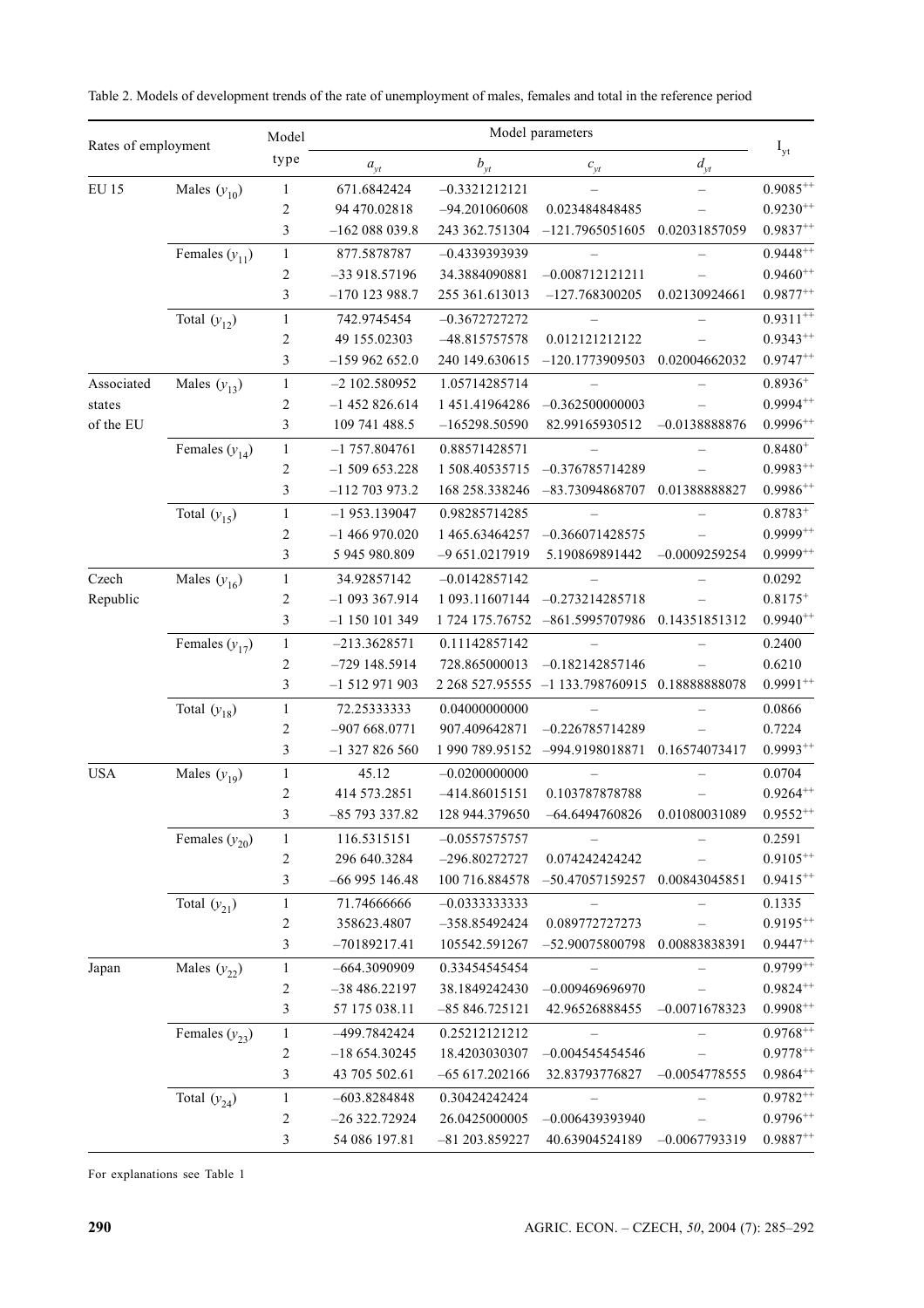ployment of females. Trends of rates of male, female and total employment are increasing. Trends of rate of female are strongly increasing. Employment of males in associated states of the the EU is also higher than employment of females. Trends of the rate of male, female and total employment is increasing in the reference period.

Linear trends of the rate of unemployment are decreasing in the EU 15 for variables males  $(y_{10})$ , females  $(y_{11})$  and



Figure 9. Rates of the employment of males, females and total in the Czech Republic in the period 1998–2002



Figure 11. Rates of the unemployment of males, females and total in associated states of the EU in the period 1998–2003



Figure 13. Rates of the unemployment of males, females and total in the USA in the period 1994–2003



1993 1994 1995 1996 1997 1998 1999 2000 2001 2002 2003 2004

Figure 10. Rates of the unemployment of males, females and total in the EU 15 in the period 1994–2003



Figure 12. Rates of the unemployment of males, females and total in the Czech Republic in the period 1998–2003



Figure 14. Rates of the unemployment of males, females and total in Japan in the period 1994–2003